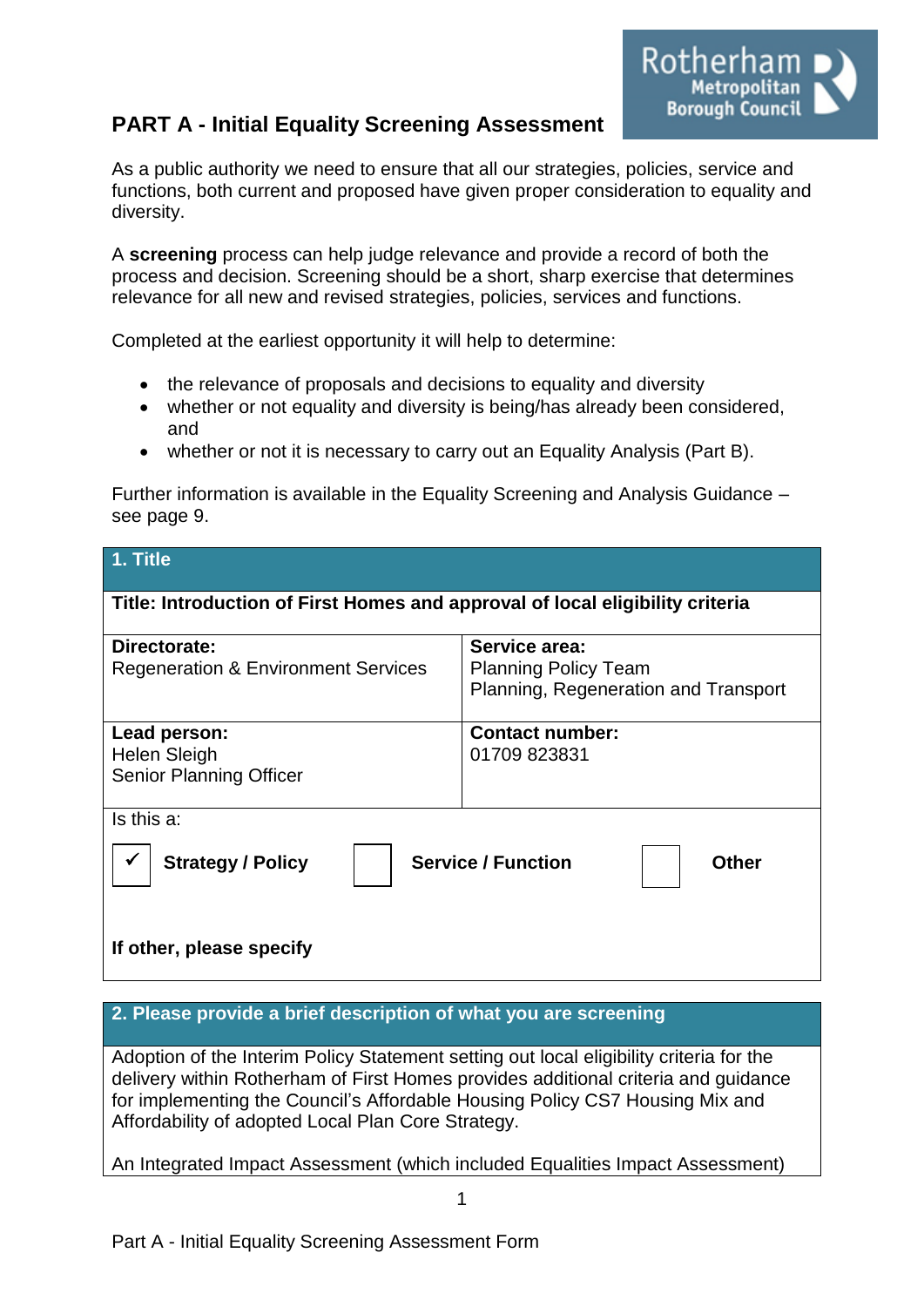was completed to support the adoption of the Core Strategy and Sites and Policies Documents which together form the Rotherham Local Plan.

First Homes Local Eligibility criteria will be used by applicants submitting planning applications across the Borough. The outcome will be planning decisions which comply with relevant national and local planning policies. The implementation of this policy will have an impact on residents, and workers within the Borough, who purchase a First Home on any future development site, and it will ensure a proportion of market sale housing is discounted for sale by 30% as a First Homes product

## **3. Relevance to equality and diversity**

All the Council's strategies/policies, services/functions affect service users, employees or the wider community – borough wide or more local. These will also have a greater/lesser relevance to equality and diversity.

The following questions will help you to identify how relevant your proposals are.

When considering these questions think about age, disability, sex, gender reassignment, race, religion or belief, sexual orientation, civil partnerships and marriage, pregnancy and maternity and other socio-economic groups e.g. parents, single parents and guardians, carers, looked after children, unemployed and people on low incomes, ex-offenders, victims of domestic violence, homeless people etc.

| <b>Questions</b>                                                         | <b>Yes</b> | <b>No</b> |
|--------------------------------------------------------------------------|------------|-----------|
| Could the proposal have implications regarding the                       |            |           |
| accessibility of services to the whole or wider community?               |            |           |
| (Be mindful that this is not just about numbers. A potential to affect a |            |           |
| small number of people in a significant way is as important)             |            |           |
| Could the proposal affect service users?                                 |            |           |
| (Be mindful that this is not just about numbers. A potential to affect a |            |           |
| small number of people in a significant way is as important)             |            |           |
| Has there been or is there likely to be an impact on an                  |            |           |
| individual or group with protected characteristics?                      |            |           |
| (Consider potential discrimination, harassment or victimisation of       |            |           |
| individuals with protected characteristics)                              |            |           |
| Have there been or likely to be any public concerns regarding            |            |           |
| the proposal?                                                            |            |           |
| (It is important that the Council is transparent and consultation is     |            |           |
| carried out with members of the public to help mitigate future           |            |           |
| challenge)                                                               |            |           |
| Could the proposal affect how the Council's services,                    |            |           |
| commissioning or procurement activities are organised,                   |            |           |
| provided, located and by whom?                                           |            |           |
| (If the answer is yes you may wish to seek advice from                   |            |           |
| commissioning or procurement)                                            |            |           |
| Could the proposal affect the Council's workforce or                     |            |           |
| employment practices?                                                    |            |           |
| (If the answer is yes you may wish to seek advice from your HR           |            |           |
| business partner)                                                        |            |           |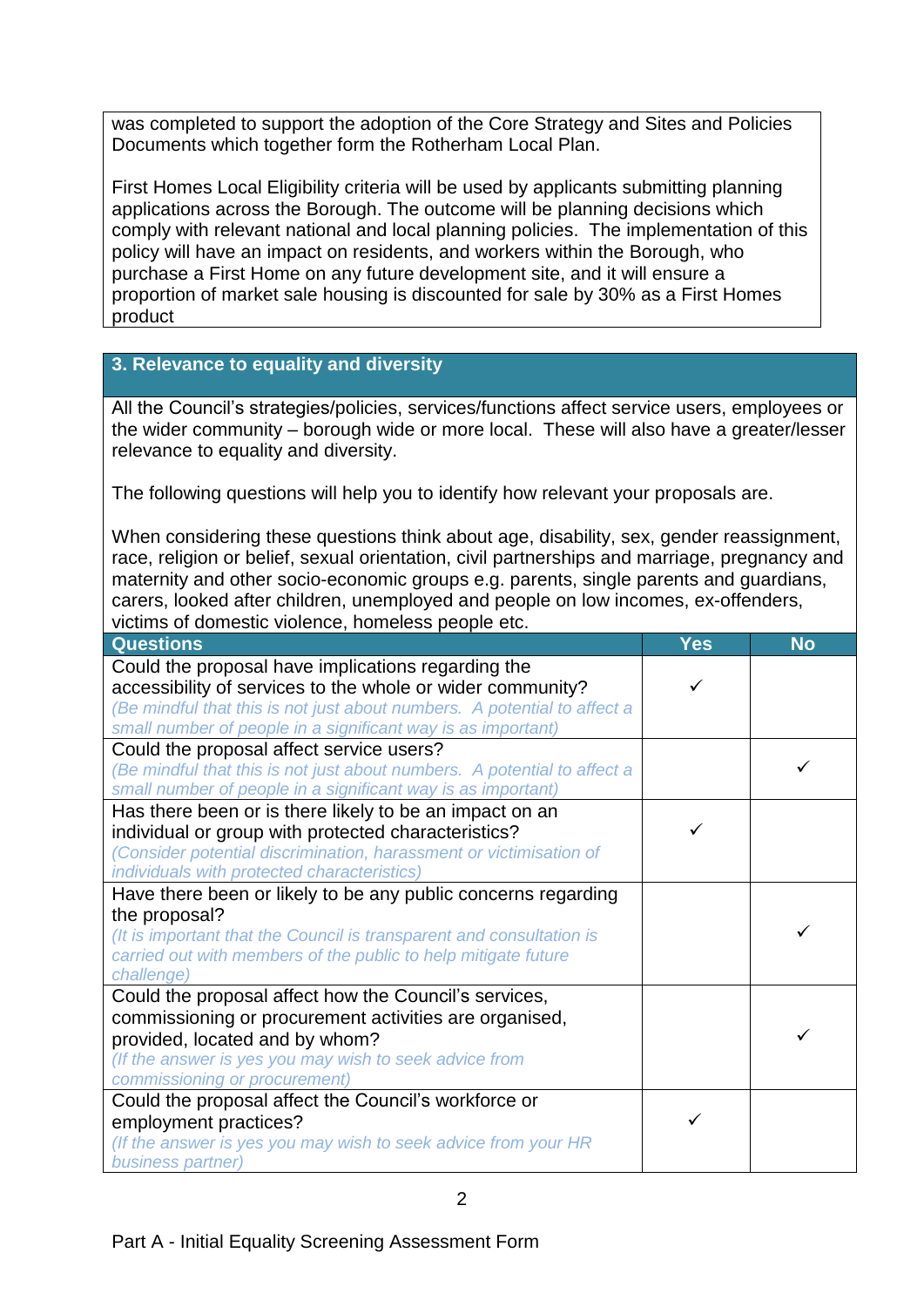If you have answered no to all the questions above, please explain the reason

The Interim Policy Statement will require all applicants applying for planning permission to set out how they meet the requirements of this affordable housing policy and the local eligibility criteria subject to satisfying policy CS7 Housing Mix and Affordability of the Core Strategy.

If you have answered **no** to all the questions above please complete **sections 5 and 6.**

If you have answered **yes** to any of the above please complete **section 4.** 

## **4. Considering the impact on equality and diversity**

If you have not already done so, the impact on equality and diversity should be considered within your proposals before decisions are made**.**

Considering equality and diversity will help to eliminate unlawful discrimination, harassment and victimisation and take active steps to create a discrimination free society by meeting a group or individual's needs and encouraging participation.

Please provide specific details for all three areas below using the prompts for guidance and complete an Equality Analysis (Part B).

# **How have you considered equality and diversity?**

*(think about the scope of the proposal, who is likely to be affected, equality related information, gaps in information and plans to address, consultation and engagement activities (taken place or planned) with those likely to be affected)*

First Homes are a central government initiative to promote discounted market sale housing as an affordable housing product. The homes are discounted by 30% of their open market value, and in this Cabinet Report, it is proposed to include local eligibility criteria to ensure the First Homes product, is ring fenced to people, living and/or working within the Borough. Local eligibility criteria can only be applied for the first three months of marketing, after this time mandatory national criteria only will apply.

The Interim Policy Statement clearly establishes protocols for implementing local eligibility criteria, to ensure those in housing need within the Borough, are enabled to purchase their first home. The imposition of prescribed local eligibility criteria will ensure that people who reside or work within this Borough have the first opportunity to purchase such properties.

At the time of preparation of both the Core Strategy and Sites and Policies Document the Council undertook Equalities and Health Impact Assessments. These assessments are included within the accompanying Integrated Impact Assessments (IIAs) published alongside both parts of the Local Plan on the Planning Policy web page.

<https://www.rotherham.gov.uk/planning-development/guide-local-plan/1>

The outputs and recommendations arising from the Health and Equalities Assessments,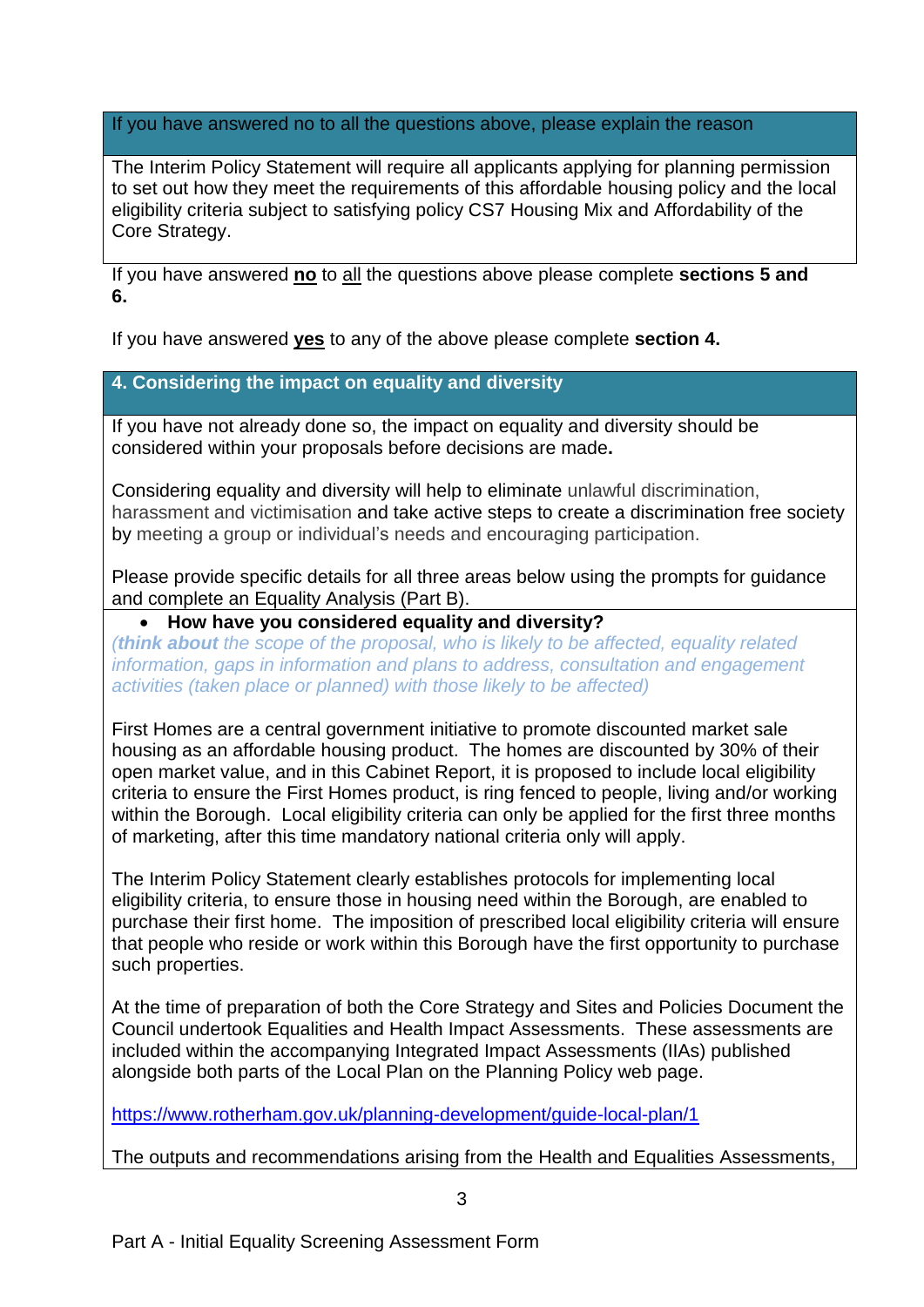that were prepared at each stage of plan preparation, were considered in drafting policies of the Local Plan. Therefore, any subsequent subsidiary and supporting planning guidance including Interim Planning and Policy Statements, are prepared in accordance with the Local Plan and fully reflect the equalities assessment and the outputs and recommendations, previously undertaken and included within the accompanying IIAs.

#### **•** Key findings

*(think about any potential positive and negative impact on different equality characteristics, potential to promote strong and positive relationships between groups, potential to bring groups/communities into increased contact with each other, perception that the proposal could benefit one group at the expense of another)*

The aims of this Interim Policy Statement are to ensure the Local Plan is in accordance with national planning policy requirements and to ensure these requirements positively benefit local people. Opportunities arising from new development can assist in meeting local housing needs identified in the Strategic Housing Market Assessment. This Interim Policy Statement will ensure that impacts on the community and wider environment are mitigated in accordance with the vision of the Local Plan: "to minimise inequalities through the creation of strong, cohesive and sustainable communities".

## **Actions**

### *(think about how you will promote positive impact and remove/reduce negative impact)*

The preparation of Interim Policy Statements and other guidance is a positive approach to ensuring the Local Plan and its policies can be implemented to their fullest extent. The guidance within the Interim Policy Statement removes any possibility of ambiguity or misunderstanding arising in submitted planning applications. The guidance will assist the Council in achieving the best possible outcomes from new development opportunities for its own communities and all people.

| Date to scope and plan your Equality Analysis:                          |                                                             |
|-------------------------------------------------------------------------|-------------------------------------------------------------|
| Date to complete your Equality Analysis:                                |                                                             |
| Lead person for your Equality Analysis<br>(Include name and job title): | Helen Sleigh Senior Planner,<br><b>Planning Policy Team</b> |

| 5. Governance, ownership and approval                                         |                                |             |  |  |
|-------------------------------------------------------------------------------|--------------------------------|-------------|--|--|
| Please state here who has approved the actions and outcomes of the screening: |                                |             |  |  |
| <b>Name</b>                                                                   | Job title                      | <b>Date</b> |  |  |
| Andy Duncan                                                                   | <b>Planning Policy Manager</b> | 04/02/22    |  |  |